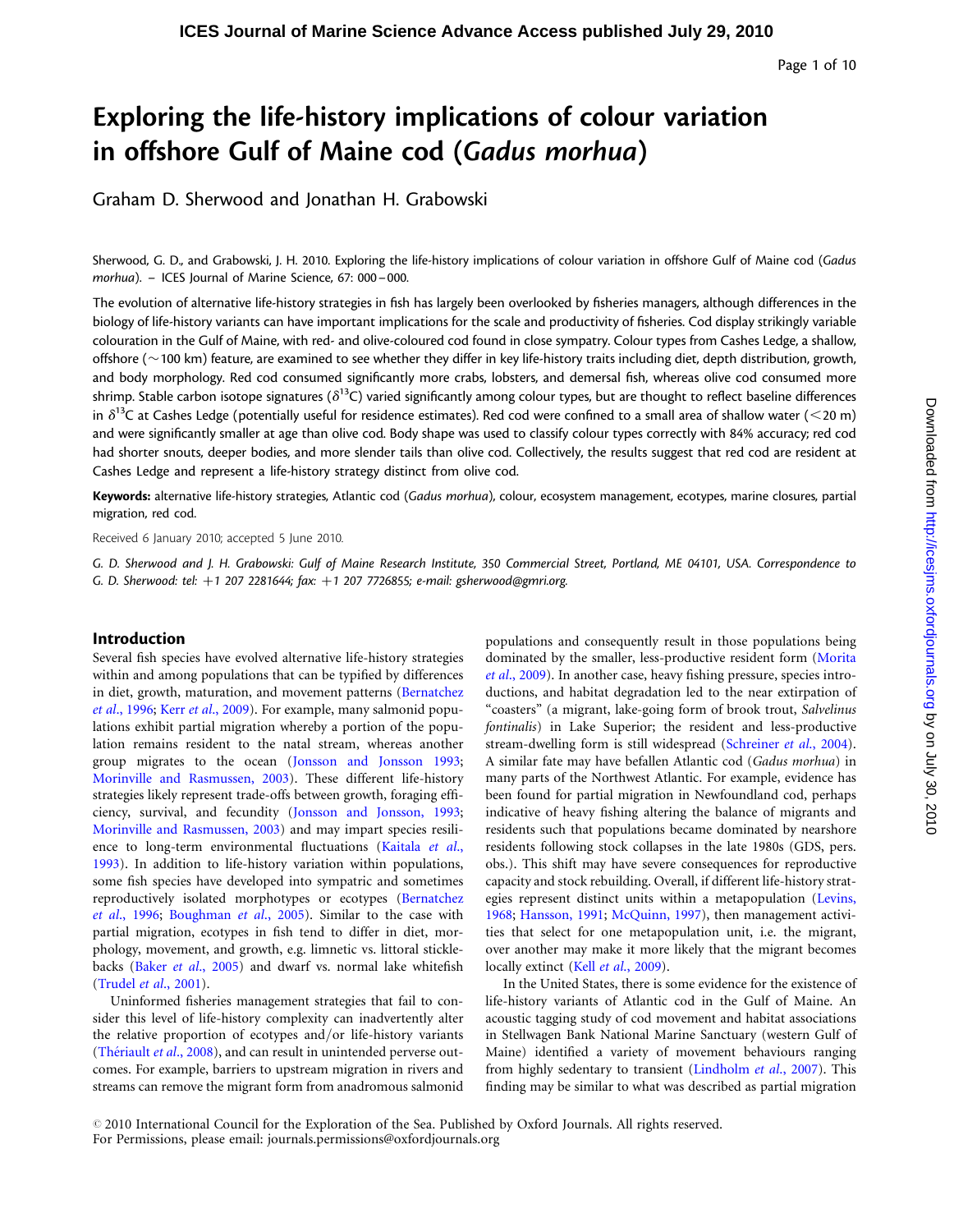<span id="page-1-0"></span>

Figure 1. Map of the Gulf of Maine showing the location of Cashes Ledge. Contours (increasing line thickness) are 25, 50, 100, 150, 275, 500, 1000, 2500, and 5000 m.

in Newfoundland cod (GDS, pers. obs.). Moreover, [Wirgin](#page-9-0) et al. [\(2007\)](#page-9-0) identified genetically distinct cod spawning populations (spring and summer spawning) in Ipswich Bay (western Gulf of Maine) that appear to differ also in the dispersal capacity of eggs and larvae (J. Churchill, Woods Hole Oceanographic Institution, unpublished data). It is not known, however, whether these cod differ with respect to other life-history parameters that are typical of ecotype variation in other species, e.g. resident vs. migrant behaviour.

In the Gulf of Maine, the offshore banks and ledges are important grounds for Atlantic cod ([Vadas and Steneck, 1988;](#page-9-0) [Witman](#page-9-0) [and Sebens, 1992](#page-9-0)). Young-of-year cod are common in the kelp forests on the top of Cashes Ledge ([Steneck, 1997;](#page-9-0) Figure 1). Older juveniles of 30 –40 cm are also typical in the kelp habitat, and adult cod up to 1 m long have also been captured as shallow as 20-30 m on Cashes Ledge ([Witman and Sebens,](#page-9-0) [1992;](#page-9-0) [Steneck, 1997;](#page-9-0) JHG, unpublished data). In addition to the kelp forest on the top of the ledge that provides crucial habitat for young-of-year cod, Cashes Ledge has little annual variation in temperature  $(5-8^{\circ}C; Vadas and Steneck, 1988)$  $(5-8^{\circ}C; Vadas and Steneck, 1988)$  $(5-8^{\circ}C; Vadas and Steneck, 1988)$ , which renders it suitable for each major life-history phase of cod.

Multiple research cruises to Cashes Ledge in the past few years by both authors have revealed the coexistence there of what appears to be two distinct life-history variants of cod (Figure 2): "red" cod (sometimes referred to as "rock" cod) and the more common "olive" cod (also known elsewhere as "white-bellies" or "offshore" cod; [Wroblewski](#page-9-0) et al., 2005). Red cod have been



Figure 2. A red and an olive cod captured on the same line at Cashes Ledge.

noted at Cashes Ledge and other locations around the Gulf of Maine for generations by fishers and early naturalists [\(Bigelow](#page-8-0) [and Schroeder, 1953](#page-8-0)). However, there are no reports on the biological significance of colour variation in Gulf of Maine cod in the primary literature. Scientific studies on red cod have been conducted elsewhere [\(Gosse and Wroblewski, 2004](#page-8-0); [Wroblewski](#page-9-0) et al., [2005\)](#page-9-0). However, the focus has been on a genetically isolated population ([Ruzzante](#page-9-0) et al., 2000) in coastal Labrador (Gilbert Bay) that does not overlap in any major way with offshore and other nearshore populations [\(Green and Wroblewski, 2001](#page-8-0)). The red colour in the population is thought to derive from a local diet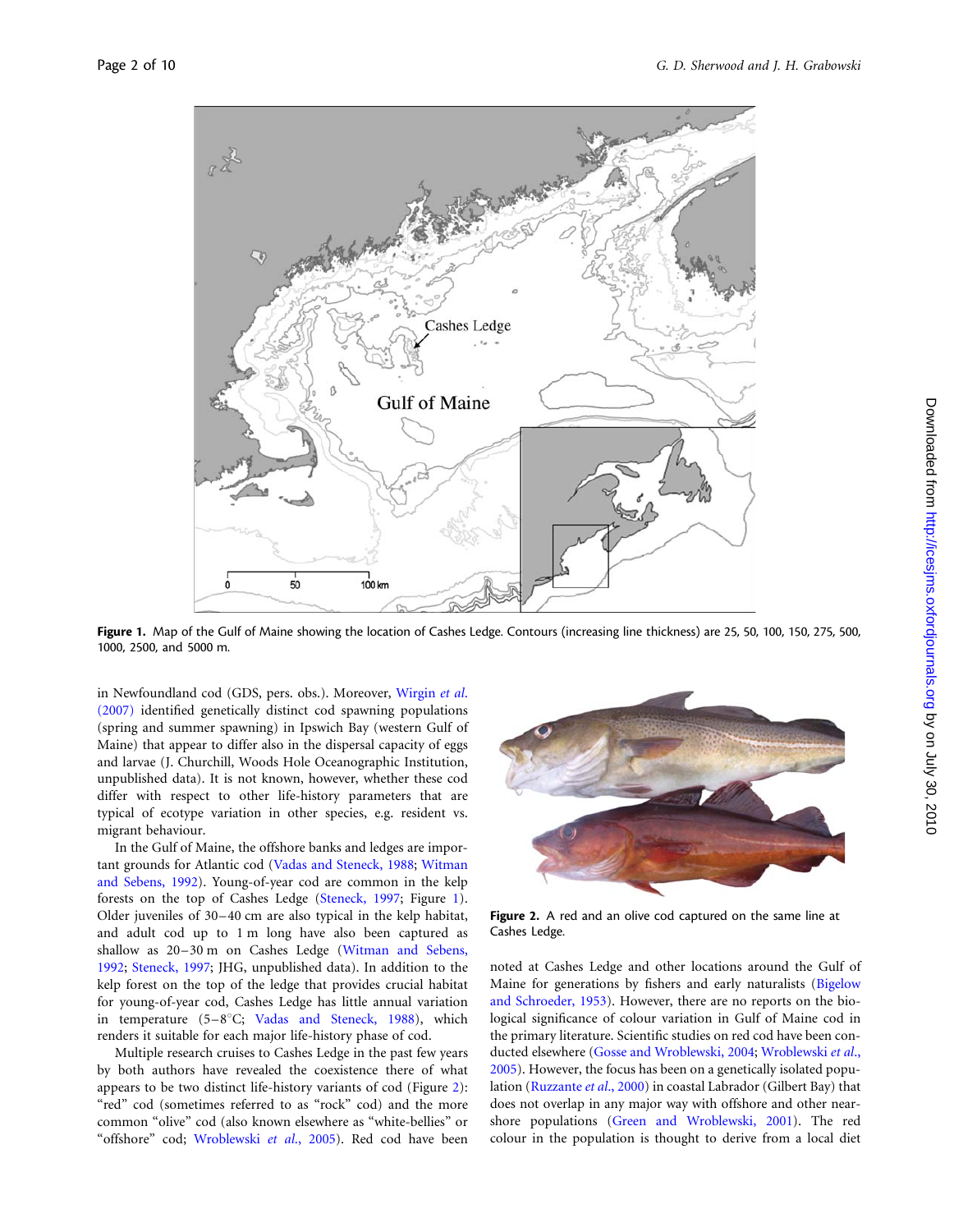rich in carotenoids [\(Gosse and Wroblewski, 2004](#page-8-0)). Red colouration has also been observed in coastal Norwegian cod ([Dannevig, 1953](#page-8-0)). The observation that red cod have been captured consistently at the same time as olive cod at Cashes Ledge (JHG and GDS, unpublished data) demonstrates that this level of phenotypic colour variation can exist in close sympatry. However, the extent of ecological and life-history differences between red and olive cod in the Gulf of Maine is currently unclear. Specifically, are the differences driven by phenotypic plasticity to changing diets, as suggested by [Gosse and Wroblewski](#page-8-0) [\(2004\),](#page-8-0) or is the red colour of cod at Cashes Ledge only one aspect of a distinct life-history strategy or ecotype?

The objective of the present study was to explore the life-history implications of colour variation in Gulf of Maine cod. We hypothesized that red cod are resident on Cashes Ledge given that they are rarely encountered in surrounding deeper water, so they should display life-history characteristics associated with resident types in other species, including a more-benthic diet, i.e. from local sources [\(Morris and Green, 2002\)](#page-9-0), smaller size-at-age ([Gross,](#page-8-0) [1987\)](#page-8-0), and a more robust body morphology [\(Morinville and](#page-9-0) [Rasmussen, 2008\)](#page-9-0). Conversely, it could be that olive cod on Cashes Ledge are transient, grow larger, consume a diet rich in forage fish, and have a more streamlined body shape. Finally, we explored the implications of the existence of these putative lifehistory variants for cod management in the Gulf of Maine.

# Methods

Cashes Ledge is a north – south orientated seamount located in the centre of the Gulf of Maine that extends up to 6 m deep at low tide on Ammen Rock Pinnacle (42°5[1](#page-1-0).25'N, 68°57.11'W; Figure 1). Cashes Ledge has the only offshore kelp forest in the Gulf of Maine, and 2-m long ribbons of Laminaria laminaria extend from the top of the ledge to  $\sim$ 30 m deep. However, the kelp forest begins to transition to pockets of Agarum cribrosum at  $\sim$  20 m deep, and that species extends slightly deeper than L. laminaria. Large internal waves have been documented on Cashes Ledge that influence chlorophyll dynamics on the ledge and hence bentho-pelagic coupling ([Witman](#page-9-0) et al., 1993).

Cashes Ledge has been recognized as a critical area where groundfish are abundant owing to the presence of essential fish habitat supporting multiple groundfish life stages. It was identified by [Collins and Rathbun \(1887\)](#page-8-0) and by [Rich \(1929\)](#page-9-0) as an isolated but productive fishing ground in the centre of the Gulf of Maine. More recent Cashes Ledge studies have recorded the highest population density of cod anywhere in the Gulf of Maine ([Witman and](#page-9-0) [Sebens, 1992](#page-9-0); [Steneck, 1997;](#page-9-0) [Steneck and Carlton, 2001\)](#page-9-0). On 1 May 2004, Cashes Ledge was closed year-round to all bottomtending mobile gear to protect its important habitats. Because of its ecological importance, however, Cashes Ledge has been and will continue to be an area of keen management attention.

#### Sampling design

We collected cod on Cashes Ledge at depths of 10-75 m in summer 2007, summer and winter 2008, and spring 2009 via hook-and-line sampling aboard the FV "Special J". During each sampling trip, 3-4 rods were utilized to retrieve fish. Each 2 m rod was outfitted with 13.6 kg test nylon-braided line and a 22.7-kg test monofilament leader with two 7/0 barbed snelled hooks, soft-shell clam bait  $(\sim 5 \text{ g per hook})$  on each hook to attract fish, and a 0.5-kg sinker. Each cod captured was measured [total length  $(L_{\text{tot}})$ , cm], photographed for morphometry and colour, the depth of capture recorded (m), and returned to the laboratory on ice for further analysis. Each fish was then frozen until processed.

Cod were thawed in the laboratory just before being processed. Each was weighed before and after the removal of vital organs to obtain a total and gutted weight, respectively. The liver and gonads were also weighed individually, and stomachs were retained for stomach content analyses. Sagittal otoliths were removed to determine the age of the cod and to evaluate growth rates. A  $\sim$ 1-g tissue sample located directly anterior to the first dorsal fin was obtained from each cod to conduct stable isotope analyses to assess possible differences in the diet of red and olive cod.

# Colour

Colour analysis was conducted using the images of cod collected at sea to compare whether cod can be classified quantitatively as red or olive. To standardize the cod colour analyses, we selected a circular region located directly posterior to the eye and anterior to the posterior margin of the operculum. The red-to-green ratio (RGR) of this entire area was analysed using colour analysis software (Image Pro Express 6.0, Media Cybernetics Inc.) for each fish. The RGR (the mean intensity of red divided by the mean intensity of green pixels) was selected because it is insensitive to variability in light conditions. The ratio was then utilized to categorize all cod as either red ( $RGR \ge 1.3$ ) or olive ( $RGR \le 1.2$ ) for all subsequent analyses.

#### Diet

Stomach contents were used to compare the diet of red and olive cod. For each cod, individual diet items were identified to species (where possible), counted, measured (mm), the excess water removed, and weighed (mg). Partial fullness index (PFI) of the different prey was calculated for each cod to compare the relative importance of major prey groups for red and olive cod ([Bowering](#page-8-0) [and Lilly, 1992;](#page-8-0) [Sherwood](#page-9-0) et al., 2007). Prey items were partitioned into the following groups, which collectively accounted for  $>90\%$ of the diet by weight of cod sampled in this study: benthos (polychaetes, amphipods, molluscs, brittlestars, echinoderms, and other small crustaceans); shrimps (various species); crabs (various species); lobsters; demersal fish (haddock, sculpins, cunner, etc.); pelagic fish (herring, redfish, silver hake, pollock, and blue whiting); and unidentified fish. The PFI was calculated by dividing the total weight (g) of prey<sub>i</sub> in each cod by the length ( $L_{\text{tot}}$ ; cm) of that fish cubed and multiplying this proportion by  $10^4$ .

Stable isotope ratios of carbon ( $\delta^{13}$ C) and nitrogen ( $\delta^{15}$ N) in fish muscle tissue are indicative of prey origin (pelagic vs. benthic) and trophic level, respectively. Stable isotope ratios provide a time-averaged (over many weeks to months) depiction of diet ([Sherwood and Rose, 2005](#page-9-0)). Each tissue sample was dried in a drying oven at  $60^{\circ}$ C for 48 h to constant weight, homogenized to a fine powder using a mortar and pestle, placed into  $4 \times 6$  mm tin capsules, and weighed. Samples were then sent to the Colorado Plateau Stable Isotope Laboratory (Northern Arizona University, Flagstaff, AZ, USA) for analysis. Samples were combusted to analyse the carbon and the nitrogen stable isotope ratios of  $CO<sub>2</sub>$  and  $N<sub>2</sub>$ , respectively, using an elemental analyser followed by gas chromatograph separation interfaced via continuous flow to an isotope ratio mass spectrometer. Stable carbon and nitrogen ratios  $(\delta)$  in this study are defined as parts per thousand deviations from the following standard materials: Pee Dee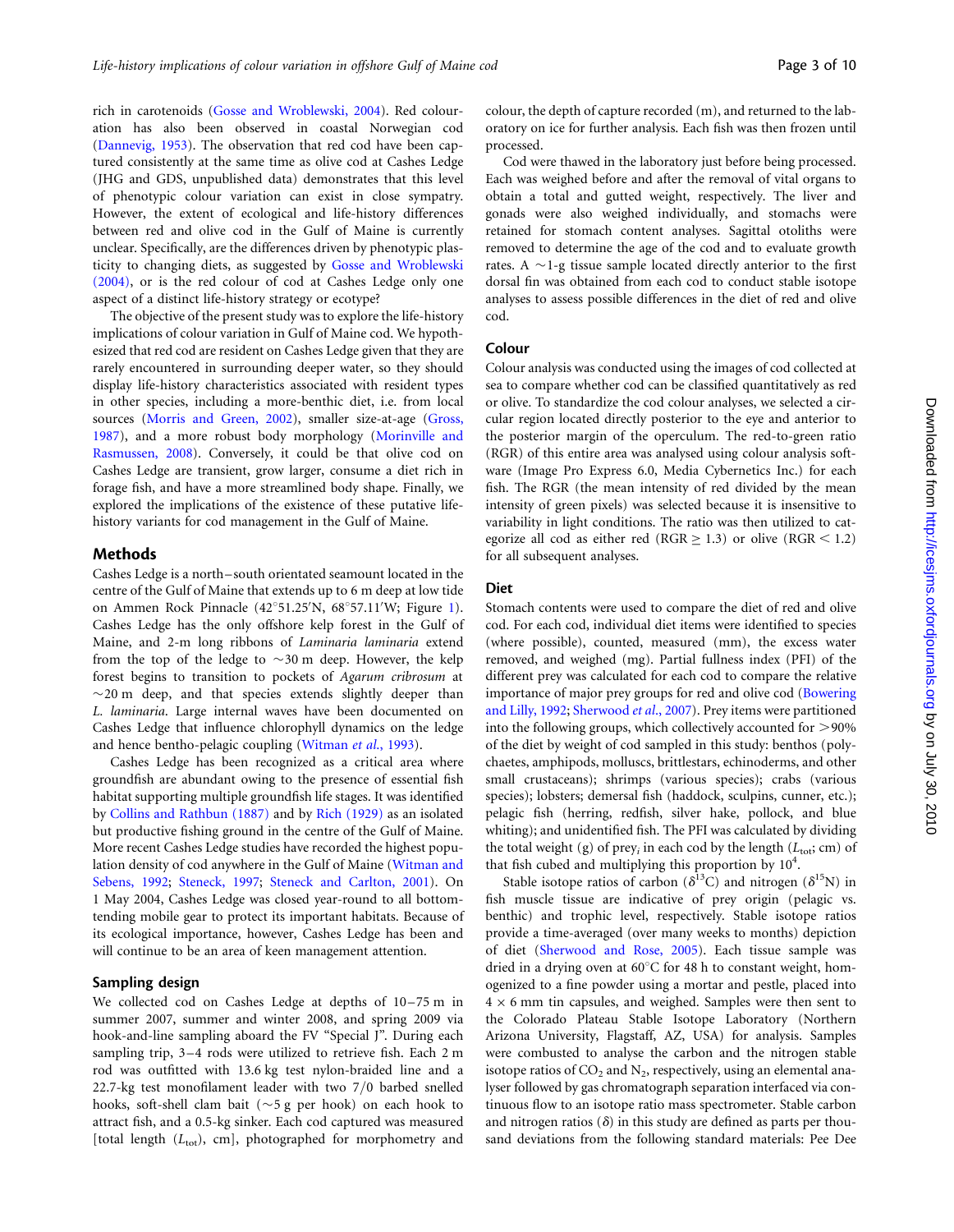<span id="page-3-0"></span>belemnite limestone for  $\delta^{13}C$ , and  $N_2$  in air for  $\delta^{15}N$ . We also corrected for the potential confounding effects of lipids on  $\delta^{13}$ C (Wada et al[., 1987\)](#page-9-0) by normalizing  $\delta^{13}$ C values to carbon-to-nitrogen ratios [\(McConnaughey and McRoy, 1979\)](#page-8-0). Lipid-corrected  $\delta^{13}C$  values are from now on denoted by  $\delta^{13}C'$ . Just 5% of the samples were analysed in duplicate.

## Growth and morphometrics

Age determination was conducted to compare the growth rates of red and olive cod. A sagittal otolith of each cod was cut into two through the centre and polished, and the number of annuli on each otolith was counted to estimate the age. Size-at-age curves (see below) were then created for both cod colour types by examining the relationship between cod age and total length  $(L_{\text{tot}})$ .

Shape in fish is often associated with movement behaviour. For example, ocean-going migrant brook trout are more streamlined than residents [\(Morinville and Rasmussen, 2008\)](#page-9-0). Cod morphometrics were inspected on the images collected at sea to determine whether the shapes of red and olive cod differ. In total, 12 homologous landmarks of cod were selected (Figure 3) to minimize the confounding effects of human-induced error on the results ([Bookstein, 1990\)](#page-8-0). Landmarks were identified and marked on each cod, and the distances between landmarks were calculated for each fish using a box-truss approach [\(Strauss and Bookstein,](#page-9-0) [1982;](#page-9-0) [Cadrin, 2000\)](#page-8-0).

# Statistical analyses

Mann–Whitney U-tests were used to examine how colour type influences the PFI for each of the seven prey groups. Separate two-way ANOVAs were used to test the effect of colour type and size class on carbon ( $\delta^{13}$ C') and nitrogen ( $\delta^{15}$ N) stable isotope ratios. Growth was modelled as a von Bertalanffy growth function (VBGF),  $L_t = L_{\text{inf}}(1 - e(-k(t - t_0))),$  where  $L_t$  is length (cm) at age t,  $L_{\text{inf}}$  the asymptotic length, k the Brody growth coefficient (year<sup>-1</sup>), and  $t_0$  the x-intercept. VBGF curves were established for the following three groups: red, olive, and all cod. We tested for significant differences in VBGF curves of red and olive cod by analysing the residual sum of squares (ARSS; [Chen](#page-8-0) et al., [1992\)](#page-8-0). Two-way ANOVA was also used to determine whether colour types differed significantly in size across multiple size classes. This was performed because of low confidence in VBGF parameters, likely because of the curtailed age ranges sampled (most fish were between 2 and 6 years old) and great size variability within ages ([Kritzer](#page-8-0) et al., 2001). As the interaction between colour type and size class was significant, separate t-tests were used for each size class to determine whether the size of red and olive cod differed significantly. The effect of depth on cod RGRs was



Figure 3. Schematic diagram of the box-truss network used to examine differences in the morphology of red and olive cod. In all, 12 landmarks and 22 linear dimensions (numbered) were selected to test for differences in the shape of colour types.

analysed using one-way ANOVA. Significant results were evaluated with the Tukey post hoc pairwise tests.

The box-truss approach resulted in 22 linear dimensions used to describe the shape of each cod (Figure 3). These linear dimensions were natural-log-transformed to normalize their distributions. Principal component analysis was then conducted on those values. The first PC, which is an indicator of fish length [\(Cadrin, 2000\)](#page-8-0), was used to standardize for differences in fish size by regressing it against each log-transformed box-truss dimension. Using the residuals of each regression, discriminant function analysis (DFA) was then performed to determine the percentages of red and olive cod that could be categorized correctly ([Solow,](#page-9-0) [1990\)](#page-9-0). Finally, stepwise DFA was used to reveal the top three boxtruss dimensions that explained the greatest proportion of the variance.

With respect to the potential confounding effects of spawning and stomach fullness on box-truss measurements (particularly body depth), no cod were in spawning condition. Moreover, variations in stomach fullness were unlikely to have affected our results because Fulton's condition factor  $[FCF = total weight (g) /$ length<sup>-3</sup> (cm)  $\times$  100], which takes into account variations in gut fullness, was identical among colour types for the size range  $(30-60 \text{ cm})$  compared for morphometrics (mean  $\pm$  1 s.d.;  $FCF = 0.95 + 0.09$  and  $0.96 + 0.09$  for olive and red cod, respectively).

# Results

### Colour

The values of RGR were used to classify cod as red or olive (Figure 4); they varied from 1.01 to 2.45. An abrupt cut-off in high values of RGR was found at  $\sim$  68 cm body length. Values of RGR for fish longer than this were  $\leq$ 1.2. Therefore, 1.2 was taken as the cut-off (high-end) value for olive cod, and all cod with RGR values  $\geq$ 1.3 were considered to be red (this left a small buffer zone in between types). Cod from  $\sim$  30 to 70 cm display the entire range of RGR values (Figure 4), so colour development is not ontogenetic in cod within this size range.



Figure 4. RGR plotted against length for cod from Cashes Ledge. The dashed vertical line represents the upper bound of high RGR values, and the horizontal dashed line the maximum RGR for what are considered to be olive cod. Cod with intermediate RGR values  $(1.2 – 1.3; n = 34)$  are not shown and were excluded from all analyses.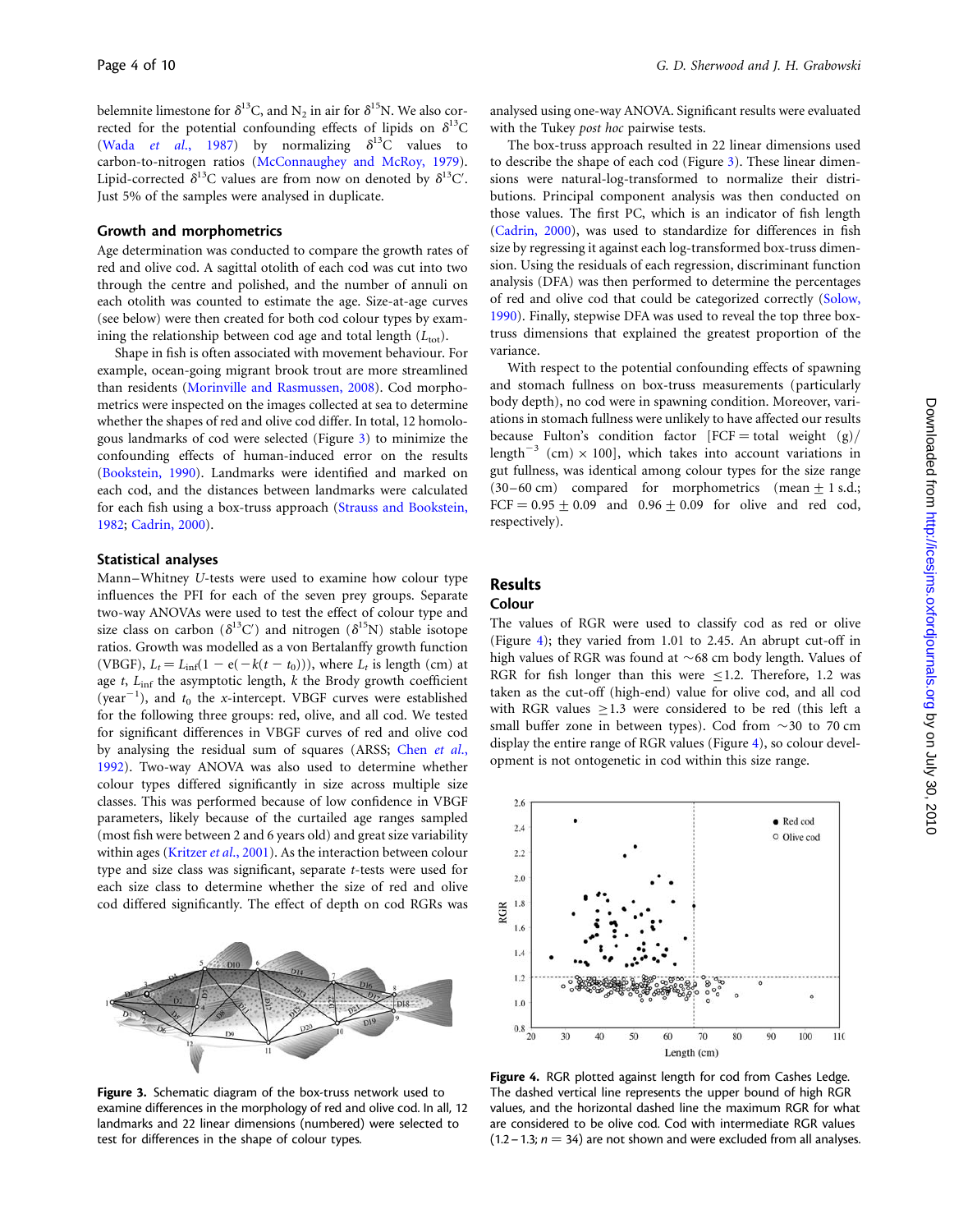<span id="page-4-0"></span>

Figure 5. Mean PFI of various prey items in the diet of olive and red cod by 5-cm length interval. Prey categories are BEN, benthos; SHR, shrimp; CRA, crabs; LOB, lobster; DEM, demersal fish; PEL, pelagic fish; FIS, unidentified fish. Samples sizes are given in parenthesis.

# Diet

Ontogenetic trends in diet of both colour types of cod (Figure 5) revealed some differences in feeding habits. First, a common pattern in diet ontogeny in cod, i.e. a gradual transition from small prey (e.g. shrimp) to larger fish ([Sherwood](#page-9-0) et al., 2007) was pronounced in olive cod and less so in red cod. Red cod appeared to target fish much earlier in their own development. In addition, only red cod apparently fed on lobsters, although these did not account for a very large proportion of the diet. Non-parametric tests (the Mann-Whitney U-test) revealed significant differences in PFI among colour types for shrimp (higher in olive cod;  $z = -3.7$ ,  $p < 0.0001$ ; Figure 6), crabs (higher in red cod;  $z = -2.3$ ,  $p < 0.05$ ), lobsters (higher in red cod;  $z = -4.0$ ,  $p < 0.0001$ ), and demersal fish (higher in red cod;  $z = -3.0$ ,  $p < 0.01$ ); sample sizes always were 64 for red cod and 163 for olive cod. Overall, smaller red cod than olive cod appeared to target larger benthic and demersal prey.

Stable isotope analysis of muscle tissue from red and olive cod suggested that cod diets differ among colour types (Figure 7). There was a strong significant effect of colour type on both  $\delta^{13}$ C' (ANOVA,  $F_{1,134} = 46.5, p < 0.0001$ ) and  $\delta^{15}$ N (ANOVA,  $F_{1,134} = 14.9, p < 0.0001$ ). There was an effect of size on  $\delta^{15}N$  $(F_{2,134} = 23.2, p < 0.0001)$ , but not on  $\delta^{13}C'$ . In addition, there was a significant interaction effect of size class  $\times$  colour type on both  $\delta^{13}C'$  ( $F_{3,134} = 3.9$ ,  $p < 0.05$ ) and  $\delta^{15}N$  ( $F_{3,134} = 5.0$ ,  $p <$ 0.01). Notably,  $\delta^{13}C'$  values were more pelagic in red cod than



Figure 6. Mean PFI by prey category and colour type. The asterisks represent significant differences among types (the Mann–Whitney U-test): \*\*\* $p < 0.0001$ ; \*\* $p < 0.01$ ; \* $p < 0.05$ . Prey categories are BEN, benthos; SHR, shrimp; CRA, crabs; LOB, lobster; DEM, demersal fish; PEL, pelagic fish; FIS, unidentified fish.



**Figure 7.** Mean ( $\pm$  95% CI)  $\delta^{13}$ C' plotted against mean  $\delta^{15}$ N ( $\pm$ 95% CI) for red and olive cod by size class (cm).

in olive cod at all sizes.  $\delta^{15}N$ , on the other hand, was significantly higher in olive cod only for smaller sizes  $(<50$  cm).

#### Growth, distribution, and morphometrics

VBGFs varied among colour types (Figure 8). Despite low confidence in the VBGF parameter estimates (Table [1](#page-5-0)), the curves were significantly different among colour types (ARSS,  $F_{3,241}$  = 6.19,  $p < 0.001$ ); red cod seemingly do not grow as large as olive cod (Linf for red and olive cod: 92 and 143 cm, respectively, although there was low confidence in these values). Given the low confidence in VBGF parameters, size-at-age was also compared among age classes. ANOVA revealed a significant effect of both age ( $F_{8,261} = 21.8$ ,  $p < 0.0001$ ) and colour type ( $F_{1,261} =$ 7.8,  $p < 0.01$ ) on length. Significant differences in size among colour types were seen for age 2 (*t*-test,  $p < 0.05$ ,  $n = 58$ ) and age 4 cod (t-test,  $p < 0.001$ ,  $n = 71$ ). In both cases, mean size was lower in red cod.

The distributions of red and olive cod on Cashes Ledge differed (Figure [9a](#page-5-0)). ANOVA revealed a significant effect of depth on RGR values ( $F_{2,53}$  = 18.0,  $p$  < 0.0001), which were significantly higher at the shallowest depth sampled  $(<20 \text{ m})$  than at either of the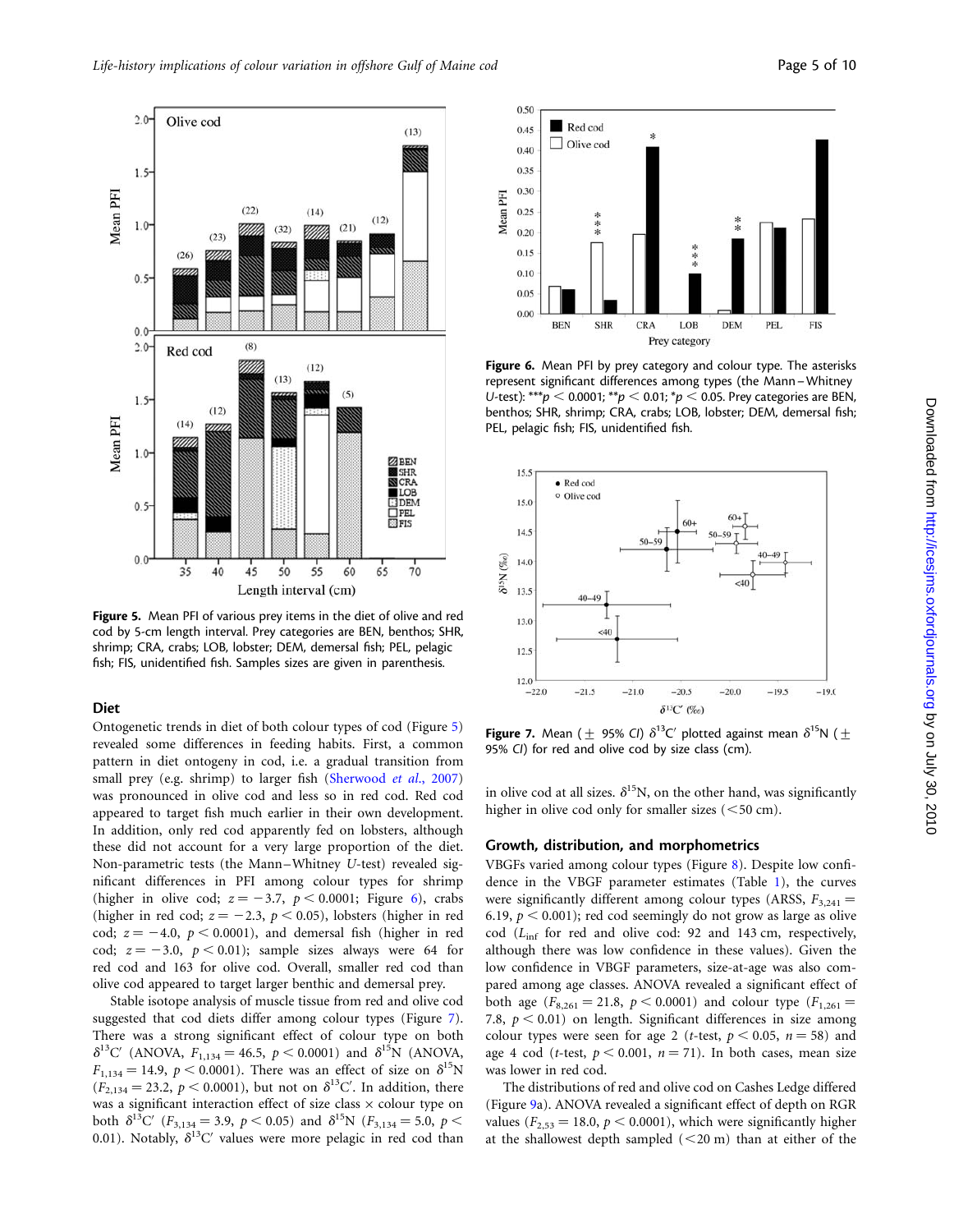<span id="page-5-0"></span>

Figure 8. Modelled growth (VBGF) for red and olive cod from Cashes Ledge.

Table 1. Parameter estimates and standard error (s.e.) for the von Bertalanffy growth curve fits, where RSS is the residual sum of squares.

|                   | Red cod         |       | Olive cod       |       | All cod         |       |
|-------------------|-----------------|-------|-----------------|-------|-----------------|-------|
| <b>Parameter</b>  | <b>Estimate</b> | s.e.  | <b>Estimate</b> | s.e   | <b>Estimate</b> | s.e.  |
| $L_{\text{inf}}$  | 92.6            | 101.9 | 143.0           | 117.6 | 163.2           | 180.0 |
| k                 | 0.10            | 0.22  | 0.07            | 0.09  | 0.05            | 0.08  |
|                   | $-4.3$          | 4.9   | $-3.6$          | 1.7   | $-4.1$          | 1.9   |
| $\frac{t_0}{r^2}$ | 0.32            |       | 0.52            |       | 0.46            |       |
| <b>RSS</b>        | 3851            |       | 11747           |       | 16 800          |       |
| n                 | 70              |       | 177             |       | 247             |       |

two greater depths  $(20-30 \text{ and } >30 \text{ m})$ , showing that red cod were apparently located largely on the top of Cashes Ledge (Ammen Rock). Additionally, red cod were scarce over larger scales in the central Gulf of Maine (Figure 9b); high values of RGR were seen only in very proximity to Ammen Rock.

The DFA of morphometric characters correctly classified cod back to their respective colour types 84% of the time (Figure 10). Red cod were classified correctly at a slightly higher rate than olive cod (Table [2](#page-7-0)). Stepwise DFA revealed the following three dimensions as the most important for discriminating between red and olive cod (Figure [3\)](#page-3-0): (D8) from the anterior edge of the base of the pelvic fin to the anterior edge of the base of the second dorsal fin; (D1) from the tip of the snout to the centre of the eye; and (D22) from the anterior end of the base of the third dorsal fin to the anterior end of the base of the second anal fin. Examination of these three dimensions revealed that the anterior end of red cod is more robust (i.e.  $D8$ : red  $>$  olive cod), that red cod have shorter snouts (i.e. D1:  $red <$  olive cod), and that the posterior portion of their body is more slender than that of olive cod (i.e. D22:  $red <$  olive cod).

## **Discussion**

We believe that we have found evidence for what we interpret as significant life-history variation among colour types of Atlantic cod in the Gulf of Maine (at Cashes Ledge). [Gosse and](#page-8-0) [Wroblewski \(2004\)](#page-8-0) concluded that red colour in a coastal population of cod in Labrador was attributable to a diet rich in carotenoids, e.g. benthic invertebrates, based on the observation that if cod switch diet to fish, they lose their red colour. Similarly, [Bigelow and Schroeder \(1953\)](#page-8-0) suggested that colour variation in Gulf of Maine cod was no more than an expression of diet and habitat preferences, which could vary over a cod's lifetime. The results of this study indicate that although colour expression in cod can be ephemeral under certain circumstances, the expression of red colour is likely associated with a very distinct life-history strategy. Differences in diet (Figures [5](#page-4-0) and [6](#page-4-0)), habitat preferences (distribution around Ammen Rock; Figure 9a), growth (Figure [8](#page-4-0)), and body shape (Figure 10) are all consistent with the existence of alternative life-history strategies in cod (and possibly ecotype variation), as shown for other species of fish [\(Jonsson and Jonsson,](#page-8-0) [1993;](#page-8-0) [Bernatchez](#page-8-0) et al., 1996; [Morinville and Rasmussen, 2003;](#page-9-0) Kerr et al[., 2009\)](#page-8-0). It is unknown whether this life-history variation results from a conditional strategy, e.g. partial migration, or genetic differences.

Near the extreme end of life-history variation within fish species is ecotype differentiation (Trudel et al[., 2001;](#page-9-0) [Boughman](#page-8-0) et al[., 2005](#page-8-0)). Ecotypes usually imply or arise from some level of genetic isolation [\(Bernatchez](#page-8-0) et al., 1996; Baker et al[., 2005](#page-8-0)). In this sense, red cod from Gilbert Bay, Labrador, being genetically isolated from other coastal cod populations in Newfoundland and Labrador ([Ruzzante](#page-9-0) et al., 2000), and also differing in growth rates ([Gosse and Wroblewski, 2004\)](#page-8-0) and diet [\(Morris](#page-9-0) [and Green, 2002](#page-9-0)) may in fact be a distinct ecotype of Labrador cod. Genetic isolation has not been tested for red cod from Cashes Ledge, or from any other location in the Gulf of Maine, so it is too early to conclude that these cod represent a distinct (genetic) ecotype. The fact that they coexist with olive cod on Cashes Ledge suggests that they may not be genetically distinct. On the other hand, significant genetic population structure has been observed for other groups of cod coexisting over similarly contracted scales in the Gulf of Maine. Most strikingly, cod from Ipswich Bay (western Gulf of Maine) are genetically differentiated based on the timing of spawning [\(Wirgin](#page-9-0) et al., 2007). It is suspected, in this case, that early spawners (winter) are more migratory, as a corollary to greater dispersion of eggs and larvae in winter (J. Churchill, WHOI, unpublished data) than in spring, when the late spawners are active. Similarly, differences in egg characteristics (buoyancy) can be correlated with the subpopulation structure in cod [\(Stenevik](#page-9-0) et al., 2008). It is hypothesized here that potential differences in the timing and the location of spawning, and potentially egg buoyancy and other early life-history characteristics, may lead to genetic isolation in Cashes Ledge cod. Therefore, although red cod may coexist with olive cod at Cashes Ledge, there are mechanisms (oceanographic and biological) that could lead to genetic differentiation of colour types; this hypothesis requires further investigation.

The alternative hypothesis is that colour variation at Cashes Ledge, and possibly at other locations in the Gulf of Maine, represents a conditional strategy ([Repka and Gross, 1995](#page-9-0)) for cod. The best-known example of the conditional strategy in fish is partial migration in anadromous salmonids [\(Jonsson and](#page-8-0) [Jonsson, 1993;](#page-8-0) [Morinville and Rasmussen, 2003](#page-9-0); Thériault and [Dodson, 2003\)](#page-9-0). In many cases of partial migration, it is believed that adoption of one approach over the other, e.g. resident vs. migrant, depends early in life on environmental conditions, e.g. food availability near the natal location [\(Nordeng, 1983;](#page-9-0) [Forseth](#page-8-0) et al[., 1994](#page-8-0)), and/or physiological status, e.g. growth [\(Bohlin](#page-8-0) et al[., 1996](#page-8-0); [Forseth](#page-8-0) et al., 1999). In some cases, variable migratory tactics within populations can be heritable [\(Zimmerman and](#page-9-0) [Reeves, 2002](#page-9-0)), although usually heritability remains unclear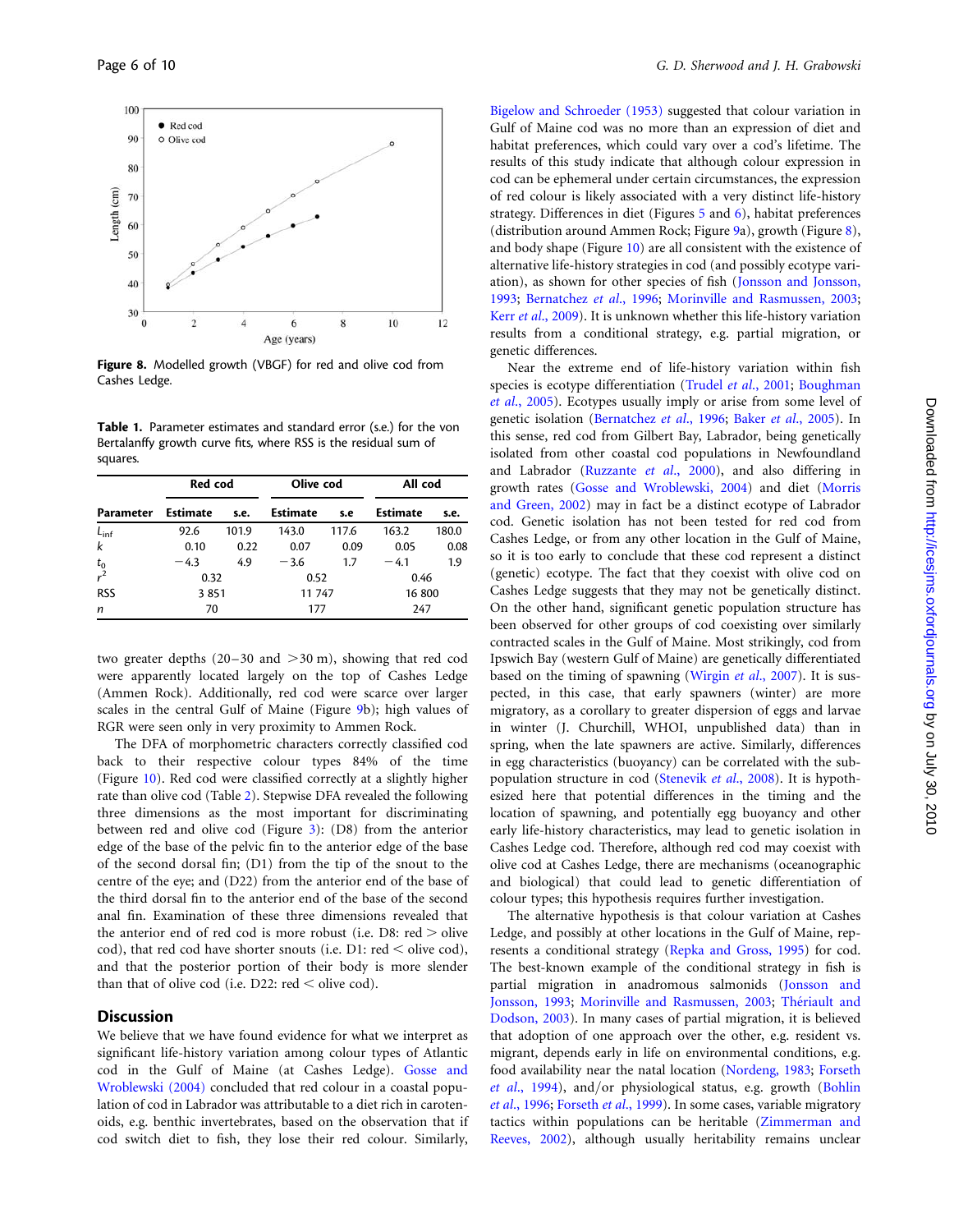

Figure 9. (a) The distribution of red and olive cod captured on Cashes Ledge during angler surveys from 2007 to 2009. The circles denote the locations where fishing was conducted during the surveys, and the shading of circles represents the mean RGR value of the catch (see legend). Note how high mean RGR values are largely confined to depths <30 m, an area of some  $2 \times 1$  km. (b) Three-dimensional plot indicating spatial variation in RGR values near Cashes Ledge. The maximum distance between sampling sites is 77 km.

([Hendry](#page-8-0) et al., 2004). A number of different scenarios may result in a conditional strategy for cod in the Gulf of Maine. Perhaps one of the more likely is that red cod represent juveniles that are advected to the centre of the Gulf of Maine as larvae. Cashes Ledge is likely the only suitable habitat for them to settle into for up to 100 km in all directions. This could create a unique set of circumstances for developing juveniles that may "decide" to adopt a resident strategy on Cashes Ledge. All other life-history differences from then on may be a function of this early choice. Alternatively, olive cod at Cashes Ledge may just be cod from other areas of the Gulf of Maine that migrate there to forage.

Before any conclusions can be drawn about whether cod at Cashes Ledge are expressing a conditional strategy or represent genetically distinct ecotypes, a great deal more needs to be learned about their residence behaviour, spawning times, and population genetics.

Regarding residence, our results are consistent with red cod residing at Cashes Ledge. Resident fish among and within populations tend to have more robust bodies ([Morinville and](#page-9-0) [Rasmussen, 2008\)](#page-9-0) and attain smaller sizes [\(Gross, 1987\)](#page-8-0) than migrant fish, the situation for red vs. olive cod at Cashes Ledge (Figures [10](#page-5-0) and [8,](#page-4-0) respectively). Furthermore, we hypothesized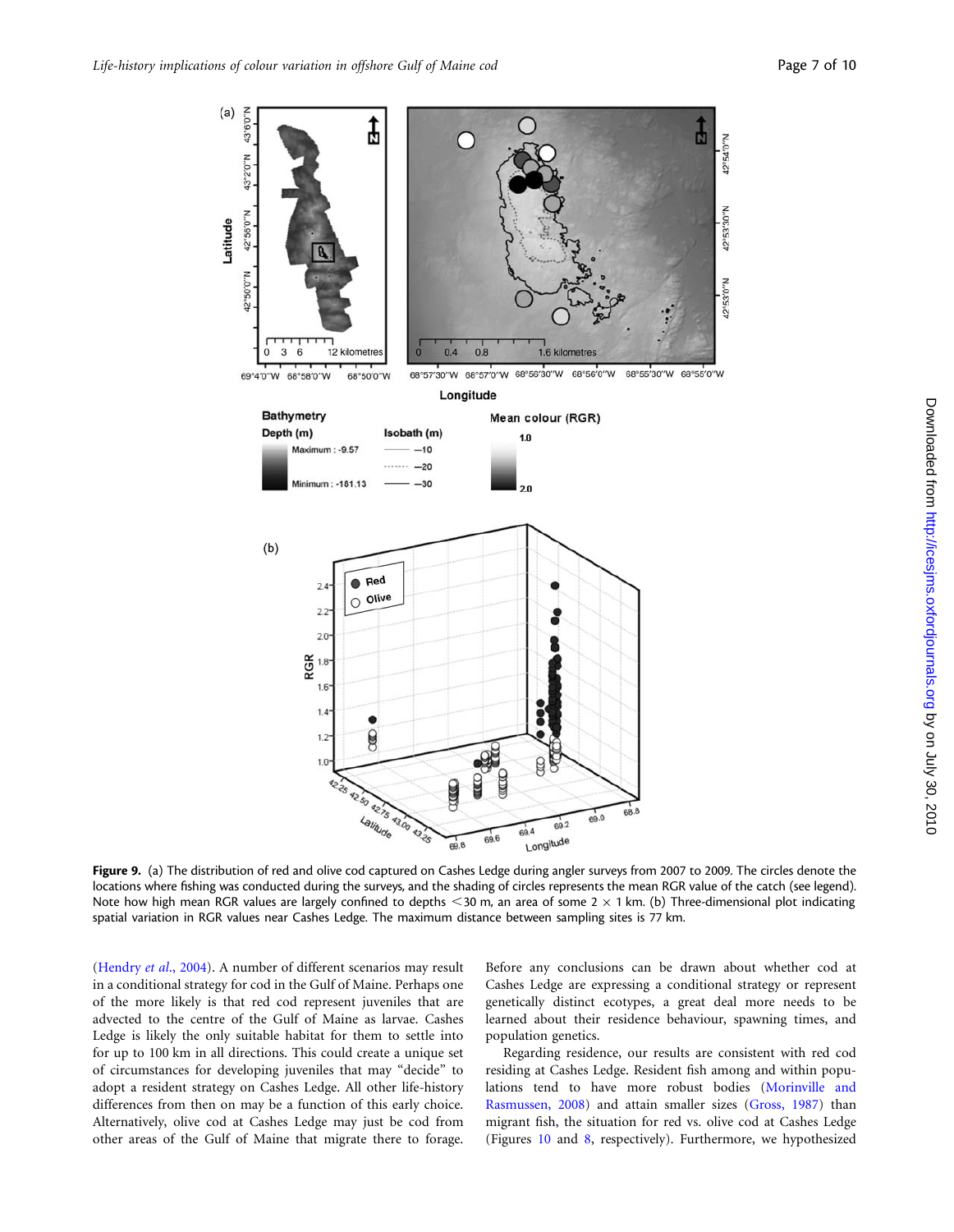<span id="page-7-0"></span>

Figure 10. DFA of morphometric characters classified 84% of red and olive cod correctly.

Table 2. The number and percentage of red and olive cod classified correctly using DFA after correcting for differences in size among fish.

|        | Predicted |     |           |
|--------|-----------|-----|-----------|
| Actual | Olive     | Red | % correct |
| Olive  | 48        | 10  | 83        |
| Red    | 9         | 49  | 84        |
| Total  |           |     | 84        |

that red cod would also have a more-benthic diet, indicative of feeding on locally derived food sources ([Gosse and Wroblewski,](#page-8-0) [2004\)](#page-8-0). Diet did vary among red and olive cod. Specifically, olive cod displayed a typical ontogenetic progression in diet ([Sherwood](#page-9-0) et al., 2007) from small invertebrates (such as shrimp) to fish (Figure [5\)](#page-4-0). Red cod, on the other hand, consumed larger proportions of demersal fish at smaller size, as well as more crabs. Only red cod fed on lobsters. The lack of shrimp in red cod diets was likely due to their isolation on the top of Ammen Rock (Figure [9a](#page-5-0)). Shrimps such as Pandalus borealis are typically distributed over and in fine-grained bottom sediments at depth ([Haynes](#page-8-0) [and Wigley, 1969\)](#page-8-0), i.e. not on the top of Ammen Rock. Shrimp are important in the diet of cod generally ([Sherwood](#page-9-0) et al., 2007) and their absence from the diet of red cod may be what drives them to feed on larger benthic invertebrates. This in turn may explain their deeper bodies and shorter heads (Figure [10](#page-5-0)), which could be adaptations to feeding on large prey.

Stable isotope signatures differed among cod types (Figure [7\)](#page-4-0), but the sign of the difference was the opposite of that expected. In particular, both  $\delta^{13}C'$  and  $\delta^{15}N$  were more depleted (lower) in red cod than olive cod. Given that the diet results showed no obvious focus of red cod on pelagic or lower trophic level prey, it is our opinion that the stable isotope differences we observed simply represent a distinct stable isotope ecology at Cashes Ledge, i.e. baseline variations. Specifically, Cashes Ledge is bottom habitat that may be continually and strongly coupled with the surrounding pelagic zone [\(Witman](#page-9-0) et al., 1993). All resident organisms on Cashes Ledge, including benthic invertebrates and demersal fish, may therefore have  $\delta^{13}C'$  signatures that resemble typical values of pelagic consumers, as opposed to the

benthos (see [Sherwood and Rose, 2005,](#page-9-0) for a discussion of what mediates differences in stable isotope signatures for fish and invertebrates inhabiting continental shelves). Therefore, distinct  $\delta^{13}$ C' values in red cod may be more of an indication of residence at Cashes Ledge than real differences in feeding. Natural gradients in  $\delta^{13}$ C have been used elsewhere to infer residence and movement in fish [\(Rasmussen](#page-9-0) et al., 2009). A logical next step for addressing the question of cod residence at Cashes Ledge would be to tag individuals acoustically and to track their movements via a fixed acoustic receiver array (e.g. [Lindholm](#page-8-0) et al., 2007).

The distributions of red cod at Cashes Ledge (Figure [9a](#page-5-0)) and their scarcity at sites distant from Ammen Rock (Figure [9b](#page-5-0)) are further suggestive of residence for this putative life-history type. In addition, the highly localized nature of red cod at Cashes Ledge may provide some insight into the mechanisms that maintain red colour in cod. [Gosse and Wroblewski \(2004\)](#page-8-0) showed in a feeding experiment that red cod lose their colour when they are deprived of a diet rich in carotenoids, i.e. benthic invertebrates. Similarly, red colour in cod from Norway was attributed [\(Fox](#page-8-0) [and Vevers, 1960](#page-8-0)) to their feeding primarily on shore crabs (Carcinus maenas). These results and observations would imply that whenever cod feed on crustacean-rich diets, they are more likely to express a red colour (e.g. crabs and lobsters at Cashes Ledge; Figure [5](#page-4-0)). However, [Sherwood](#page-9-0) et al. (2007) presented the results of an analysis of diet of more than 16 000 cod from various regions around Newfoundland and Labrador. Despite major differences in the diet (from 80% by weight shrimp, P. borealis, in offshore Labrador to mostly fish in southern Newfoundland), there were no differences in colour. All the cod in this study displayed the typical counter-shaded pattern (GDS, pers. obs.) shown by [Gosse and Wroblewski \(2004\)](#page-8-0). These contrasting situations illustrate that whereas fish need to consume a diet rich in carotenoids to express colouration ([Ahilan and](#page-8-0) [Prince Jeyaseelan, 2001](#page-8-0)), they only do so under certain circumstances. In every case, including in the present study, red cod inhabit shallow water (mostly inshore; this study may be the only example of red cod being found up to 100 km offshore, owing to the uniqueness of the Cashes Ledge habitat). Why cod express colour in shallow water is unknown. We speculate that the red colour in cod may impart a cryptic advantage for living in kelp forests. The top of Cashes Ledge is noted for the dense stands of kelp, which extend from the surface to  $\sim$ 30 m. Furthermore, red cod are only found in kelp and other algal habitats in the Gulf of Maine. Alternatively or complementarily, the red colour may protect cod from ultraviolet light, which can influence fish in various ways, including causing skin damage when fish are overexposed ([Zagarese and Williamson, 2000](#page-9-0)). This should only be an issue for fish living in very shallow water; the fact that red cod at Cashes Ledge are found mostly within 20 m of the surface is consistent with this hypothesis.

# Conclusions

The red cod at Cashes Ledge appear to contribute to a rich diversity of life-history variants being discovered in populations of Atlantic cod throughout their range (e.g. [Lindholm](#page-8-0) et al., 2007; [Wirgin](#page-9-0) et al., 2007). Our results suggest that red cod are highly localized on the top of Cashes Ledge, whereas olive cod extend deeper and grow larger, which is typical of a more transient lifehistory strategy. Therefore, the Cashes Ledge Closure Area may be protecting red cod because they are resident within the closure, but affording little protection to olive cod if they move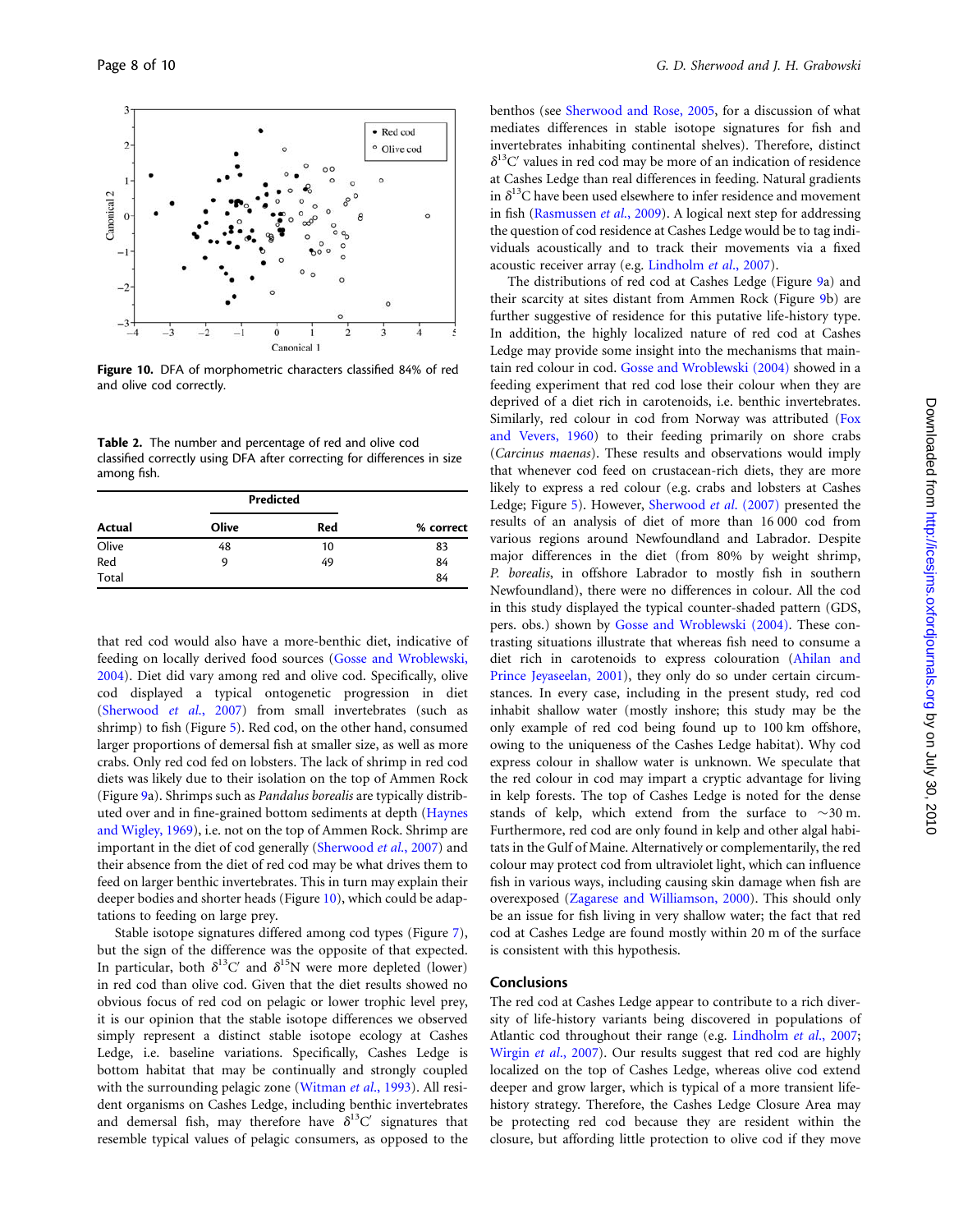<span id="page-8-0"></span>in and out of the reserve. As red cod grow more slowly, management initiatives that select for red cod and other resident cod that may not express colour (e.g. Lindholm et al., 2007, for resident cod on Stellwagen Bank) could exacerbate the problem of the reduced total cod biomass by slowing the rate of rebuilding in the Gulf of Maine (assuming that resident fish are less productive). Moreover, the maximum size of red cod was substantially smaller than that of olive cod, suggesting that red cod may achieve a maximum size that is well below the "whale cod" that sustained cod fisheries for centuries before collapse (Collins and Rathbun, 1887; [Rich, 1929](#page-9-0); Bigelow and Schroeder, 1953). Fecundity is typically correlated positively with body size, suggesting that red cod are in fact less productive. A cod population that is dominated by slow-growing, small, resident cod may be incapable of fully recovering to the historical levels of productivity despite efforts being made to reduce fishing pressure in the Gulf of Maine. Therefore, managers need carefully to consider such perverse and unintended consequences for life-history variation within and among populations when implementing future management initiatives.

# Acknowledgements

We thank Curt Brown, Julien Gaudette, Aaron Lyons, Adam Baukus, Nicole Stephens, Jessica Lueders-Dumont, Nicole Condon, Josh Emmerson, Marissa McMahan, Spencer Blair-Glantz, Erin Wilkinson, Pat Meyers, Laura Armstrong, Zach Whitener, Matt Moretti, Jane Johnson, Chris McGonigle, and Jon Loehrke for assistance in the field and laboratory, and John Shusta (FV "Special J") for collecting the fish. Funding for the project was provided by the Northeast Consortium (NA06NMF4720095) and the National Science Foundation (OCE-01-22031).

# References

- Ahilan, B., and Prince Jeyaseelan, M. J. 2001. Effects of different pigment sources on colour changes and growth of juvenile Carassius auratus. Journal of Aquaculture in the Tropics, 16:  $29 - 36.$
- Baker, J. A., Cresko, W. A., Foster, S. A., and Heins, D. C. 2005. Life-history differentiation of benthic and limnetic ecotypes in a polytypic population of threespine sticklebacks (Gasterosteus aculeatus). Evolutionary Ecology Research, 7: 121 –131.
- Bernatchez, L., Vuorinen, J. A., Bodaly, R. A., and Dodson, J. J. 1996. Genetic evidence for reproductive isolation and multiple origins of sympatric trophic ecotypes of whitefish (Coregonus). Evolution, 50: 624–635.
- Bigelow, H. B., and Schroeder, W. C. 1953. Fishes of the Gulf of Maine. US Fish and Wildlife Service Fisheries Bulletin, 53. 577 pp.
- Bohlin, T., Dellefors, C., and Faremo, U. 1996. Date of smolt migration depends on body size but not age in wild sea-run trout. Journal of Fish Biology, 49: 157–164.
- Bookstein, F. L. 1990. Introduction to methods for landmark data. In Proceedings of the Michigan Morphometrics Workshop, pp. 215 –226. Ed. by F. J. Rohlf, and F. L. Bookstein. University of Michigan Museum of Zoology Special Publication 2.
- Boughman, J. W., Rundle, H. D., and Schluter, D. 2005. Parallel evolution of sexual isolation in sticklebacks. Evolution, 59: 361–373.
- Bowering, W. R., and Lilly, G. R. 1992. Greenland halibut (Reinhardtius hippoglossoides) off southern Labrador and northeastern Newfoundland (Northwest Atlantic) feed primarily on capelin (Mallotus villosus). Netherlands Journal of Sea Research, 29: 211–222.
- Cadrin, S. X. 2000. Advances in morphometric identification of fishery stocks. Reviews in Fish Biology and Fisheries, 10: 91-112.
- Chen, Y., Jackson, D. A., and Harvey, H. H. 1992. A comparison of von Bertalanffy and polynomial functions in modelling fish growth data. Canadian Journal of Fisheries and Aquatic Sciences, 49: 1228–1235.
- Collins, J. W., and Rathbun, R. 1887. Fishing grounds of the eastern coast of North America. In The Fisheries and Fishing Industries of the US, Section III, pp. 247 –313. Ed. by G. B. Goode. US Government Printing Office, Washington, DC.
- Dannevig, A. 1953. The littoral cod of the Norwegian Skagerak coast. Rapports et Procès-Verbaux des Réunions du Conseil Permanent International pour l'Exploration de la Mer, 136: 7-14.
- Forseth, T., Næsje, T. F., Jonsson, B., and Hårsaker, K. 1999. Juvenile migration in brown trout: a consequence of energetic state. Journal of Animal Ecology, 68: 783 –793.
- Forseth, T., Ugedal, O., and Jonsson, B. 1994. The energy budget, niche shift, reproduction and growth in a population of Arctic charr, Salvelinus alpinus. Journal of Animal Ecology, 63: 116–126.
- Fox, H. M., and Vevers, G. 1960. The Nature of Animal Colours. Sidgwick and Jackson, London. 246 pp.
- Gosse, K., and Wroblewski, J. 2004. Variant colourations of Atlantic cod (Gadus morhua) in Newfoundland and Labrador nearshore waters. ICES Journal of Marine Science, 61: 752–759.
- Green, J. M., and Wroblewski, J. S. 2001. Movement patterns of Atlantic cod in Gilbert Bay, Labrador: evidence for bay residency and spawning site fidelity. Journal of the Marine Biological Association of the UK, 80: 1077 –1085.
- Gross, M. A. 1987. Evolution of diadromy in fishes. American Fisheries Society Symposium, 1: 14 –25.
- Hansson, L. 1991. Dispersal and connectivity in metapopulations. Biological Journal of the Linnean Society, 42: 89-103.
- Haynes, E. B., and Wigley, R. L. 1969. Biology of the northern shrimp, Pandalus borealis, in the Gulf of Maine. Transactions of the American Fisheries Society, 98: 60-76.
- Hendry, A. P., Castric, V., Kinnison, M. T., and Quinn, T. P. 2004. To sea or not to sea? Anadromy versus non-anadromy in salmonids. In Evolution Illuminated: Salmon and their Relatives, pp. 92 –125. Ed. by A. P. Hendry, and S. C. Stearns. Oxford University Press, New York. 280 pp.
- Jonsson, B., and Jonsson, N. 1993. Partial migration: niche shift versus sexual maturation in fishes. Reviews in Fish Biology and Fisheries, 3: 348–365.
- Kaitala, A., Kaitala, V., and Lundberg, P. 1993. A theory of partial migration. American Naturalist, 142: 59 –81.
- Kell, L. T., Dickey-Collas, M., Hintzen, N. T., Nash, R. D. M., Pilling, G. M., and Roel, B. A. 2009. Lumpers or splitters? Evaluating recovery and management plans for metapopulations of herring. ICES Journal of Marine Science, 66: 1776 –1783.
- Kerr, L. A., Secor, D. H., and Piccoli, P. M. 2009. Partial migration of fishes as exemplified by the estuarine-dependent white perch. Fisheries, 34: 114 –123.
- Kritzer, J. P., Davies, C. R., and Mapstone, B. D. 2001. Characterizing fish populations: effects of sample size and population structure on the precision of demographic parameter estimates. Canadian Journal of Fisheries and Aquatic Sciences, 58: 1557–1568.
- Levins, R. 1968. Evolution in Changing Environments: Some Theoretical Explorations. Princeton University Press, Princeton, NJ. 120 pp.
- Lindholm, J., Auster, P. J., and Knight, A. 2007. Site fidelity and movement of adult Atlantic cod Gadus morhua at deep boulder reefs in the western Gulf of ME, USA. Marine Ecology Progress Series, 342: 239–247.
- McConnaughey, T., and McRoy, C. P. 1979. Food-web structure and the fractionation of carbon isotopes in the Bering Sea. Marine Biology, 53: 257 –262.